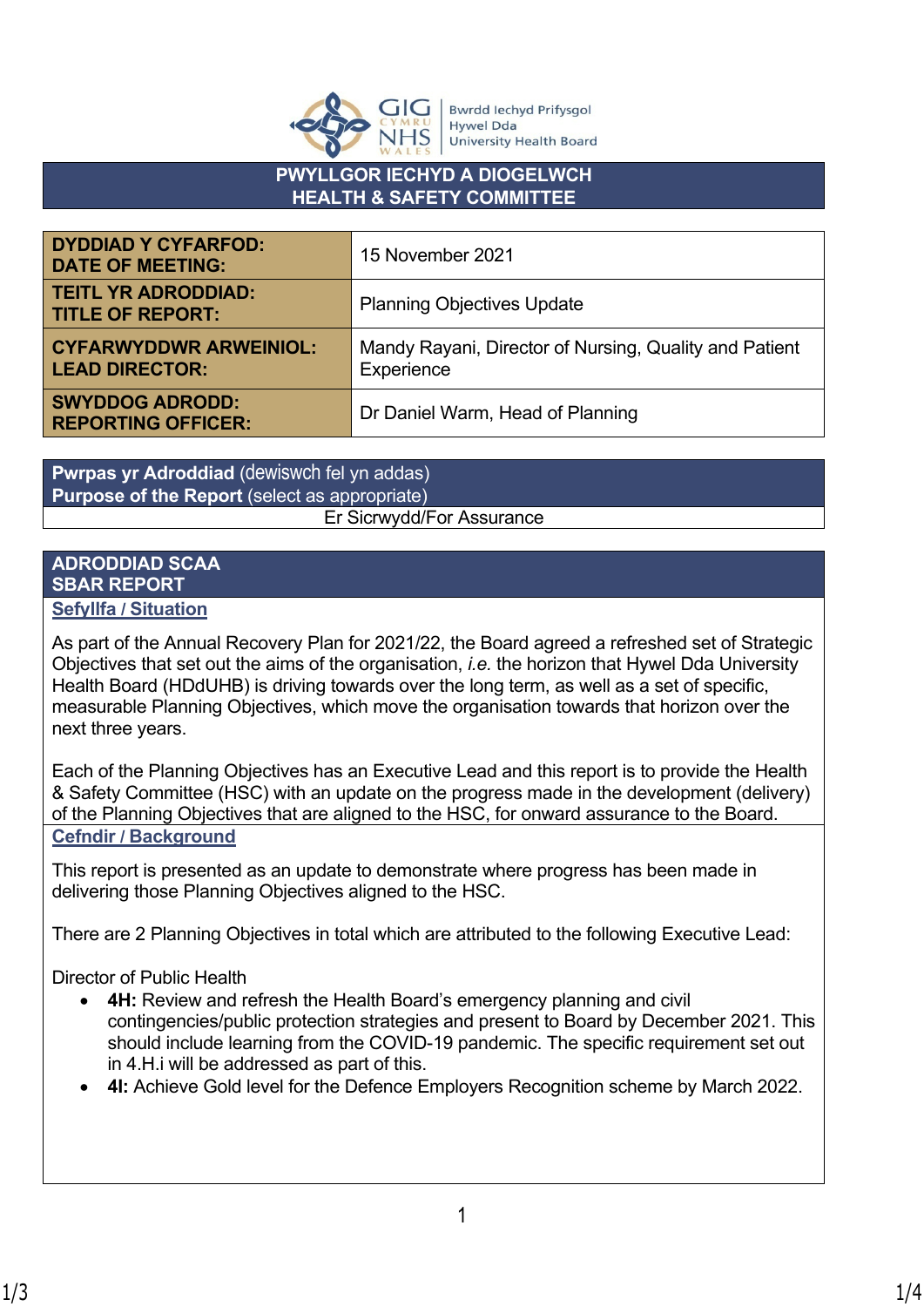### **Asesiad / Assessment**

Appendix 1 attached provides an update on each of the Planning Objectives aligned to the HSC, identifying their current status, whether these are achieving/not achieving against their key deliverables, together with a summary of progress to date.

A summary of this information is set out below:

| Planning          | <b>Lead Executive</b> | Status   | If Planning Objective is 'behind' |  |
|-------------------|-----------------------|----------|-----------------------------------|--|
| <b>Objectives</b> |                       |          |                                   |  |
| 4H                | Director of Public    | Deferred | Not applicable                    |  |
| 4 <sub>l</sub>    | Health                |          | Completed   Not applicable        |  |

With respect to Planning Objective 4H, as part of the Annual Plan 2021/22 this Planning Objective has been deferred until 2022/23. Additionally, the wording and timescales for this Planning Objective are currently being reviewed and will be included as part of the update to Public Board in November 2021 on the Planning Objectives to be taken forward through 2022/23.

### **Argymhelliad / Recommendation**

The HSC is asked to receive an assurance on the current position in regard to the progress of the Planning Objectives aligned to the HSC, in order to onwardly assure the Board where Planning Objectives are progressing and are on target, and to raise any concerns where Planning Objectives are identified as behind in their status and/or not achieving against their key deliverables.

| Amcanion: (rhaid cwblhau)<br><b>Objectives: (must be completed)</b>                                         |                                                                                                                                                                                                                       |
|-------------------------------------------------------------------------------------------------------------|-----------------------------------------------------------------------------------------------------------------------------------------------------------------------------------------------------------------------|
| <b>Committee ToR Reference:</b><br>Cyfeirnod Cylch Gorchwyl y<br>Pwyllgor:                                  | 2.5<br>To receive an assurance on delivery against<br>relevant Planning Objectives aligned to the Committee<br>(see Appendix 1), in accordance with Board approved<br>timescales, as set out in HDdUHB's Annual Plan. |
| Cyfeirnod Cofrestr Risg Datix a Sgôr<br><b>Cyfredol: Datix Risk Register</b><br><b>Reference and Score:</b> | Not Applicable                                                                                                                                                                                                        |
| Safon(au) Gofal ac lechyd:<br>Health and Care Standard(s):                                                  | All Health & Care Standards Apply                                                                                                                                                                                     |
| <b>Amcanion Strategol y BIP:</b><br><b>UHB Strategic Objectives:</b>                                        | All Strategic Objectives are applicable                                                                                                                                                                               |
| <b>Amcanion Llesiant BIP:</b><br><b>UHB Well-being Objectives:</b>                                          | 9. All HDdUHB Well-being Objectives apply                                                                                                                                                                             |

| <b>Gwybodaeth Ychwanegol:</b><br><b>Further Information:</b> |                                                |
|--------------------------------------------------------------|------------------------------------------------|
| Ar sail tystiolaeth:                                         | 3 Year Plan and Annual Plan                    |
| <b>Evidence Base:</b>                                        | Decisions made by the Board since 2017-18      |
|                                                              | Recent Discover report, published in July 2020 |
|                                                              | Gold Command requirements for COVID-19         |

Choose an item.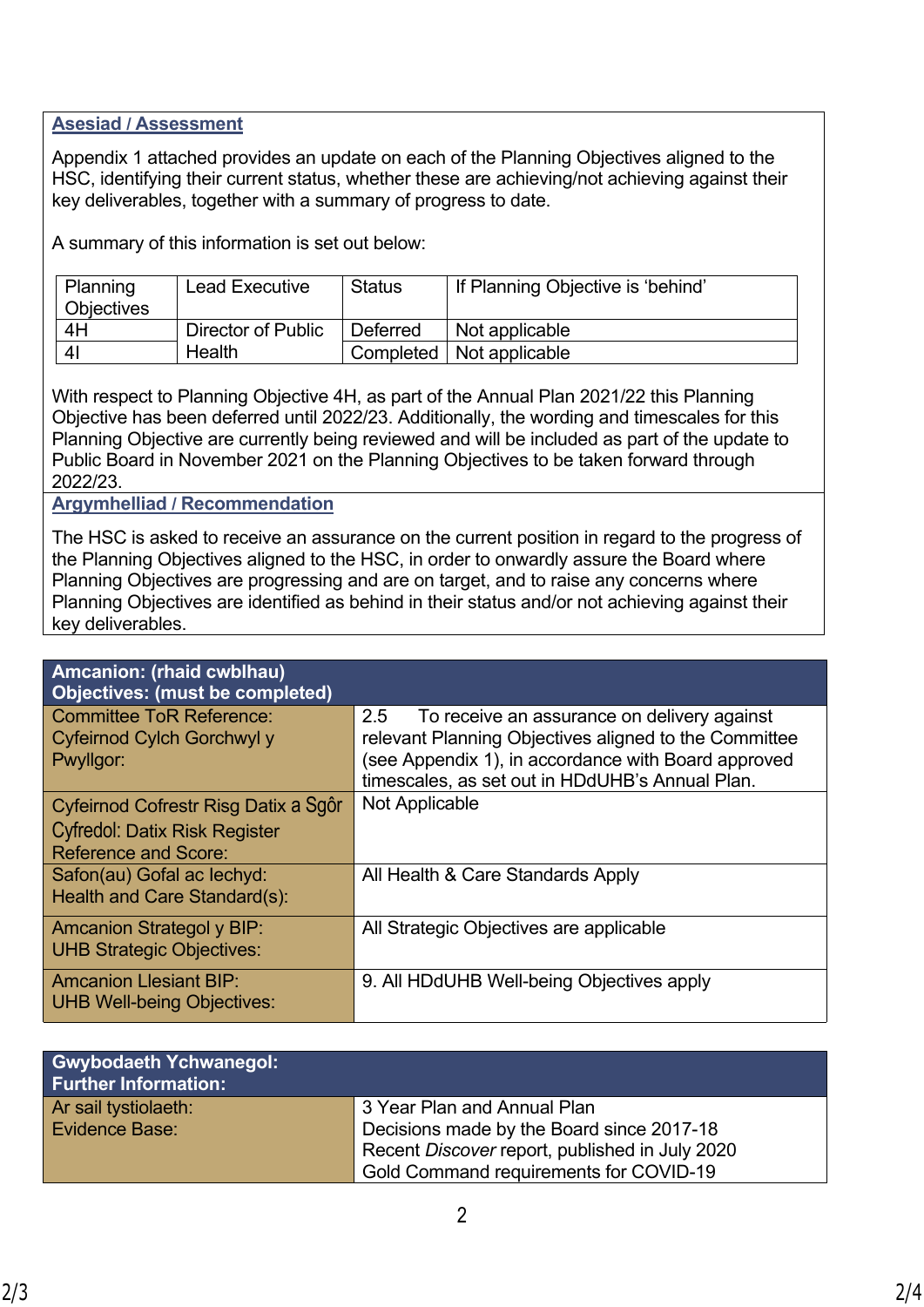|                                                                      | Input from the Executive Team<br>Paper provided to Public Board in September 2020 |
|----------------------------------------------------------------------|-----------------------------------------------------------------------------------|
| <b>Rhestr Termau:</b><br><b>Glossary of Terms:</b>                   | Explanation of terms is included within the report                                |
| Partïon / Pwyllgorau â<br>ymgynhorwyd ymlaen llaw y                  | Public Board - September 2020<br><b>Executive Team</b>                            |
| Pwyllgor lechyd a Diogelwch:<br>Parties / Committees consulted prior |                                                                                   |
| to Health and Safety Committee:                                      |                                                                                   |

| <b>Effaith: (rhaid cwblhau)</b><br>Impact: (must be completed)    |                                                                                                                                                                         |
|-------------------------------------------------------------------|-------------------------------------------------------------------------------------------------------------------------------------------------------------------------|
| <b>Ariannol / Gwerth am Arian:</b><br><b>Financial / Service:</b> | Any financial impacts and considerations are identified in<br>the report.                                                                                               |
| <b>Ansawdd / Gofal Claf:</b><br><b>Quality / Patient Care:</b>    | Any issues are identified in the report.                                                                                                                                |
| <b>Gweithlu:</b><br><b>Workforce:</b>                             | Any issues are identified in the report.                                                                                                                                |
| <b>Risg:</b><br><b>Risk:</b>                                      | Consideration and focus on risk is inherent within the<br>report. A sound system of internal control helps to ensure<br>any risks are identified, assessed and managed. |
| <b>Cyfreithiol:</b><br>Legal:                                     | Any issues are identified in the report.                                                                                                                                |
| <b>Enw Da:</b><br><b>Reputational:</b>                            | Any issues are identified in the report.                                                                                                                                |
| Gyfrinachedd:<br><b>Privacy:</b>                                  | Not applicable.                                                                                                                                                         |
| Cydraddoldeb:<br><b>Equality:</b>                                 | Not applicable                                                                                                                                                          |